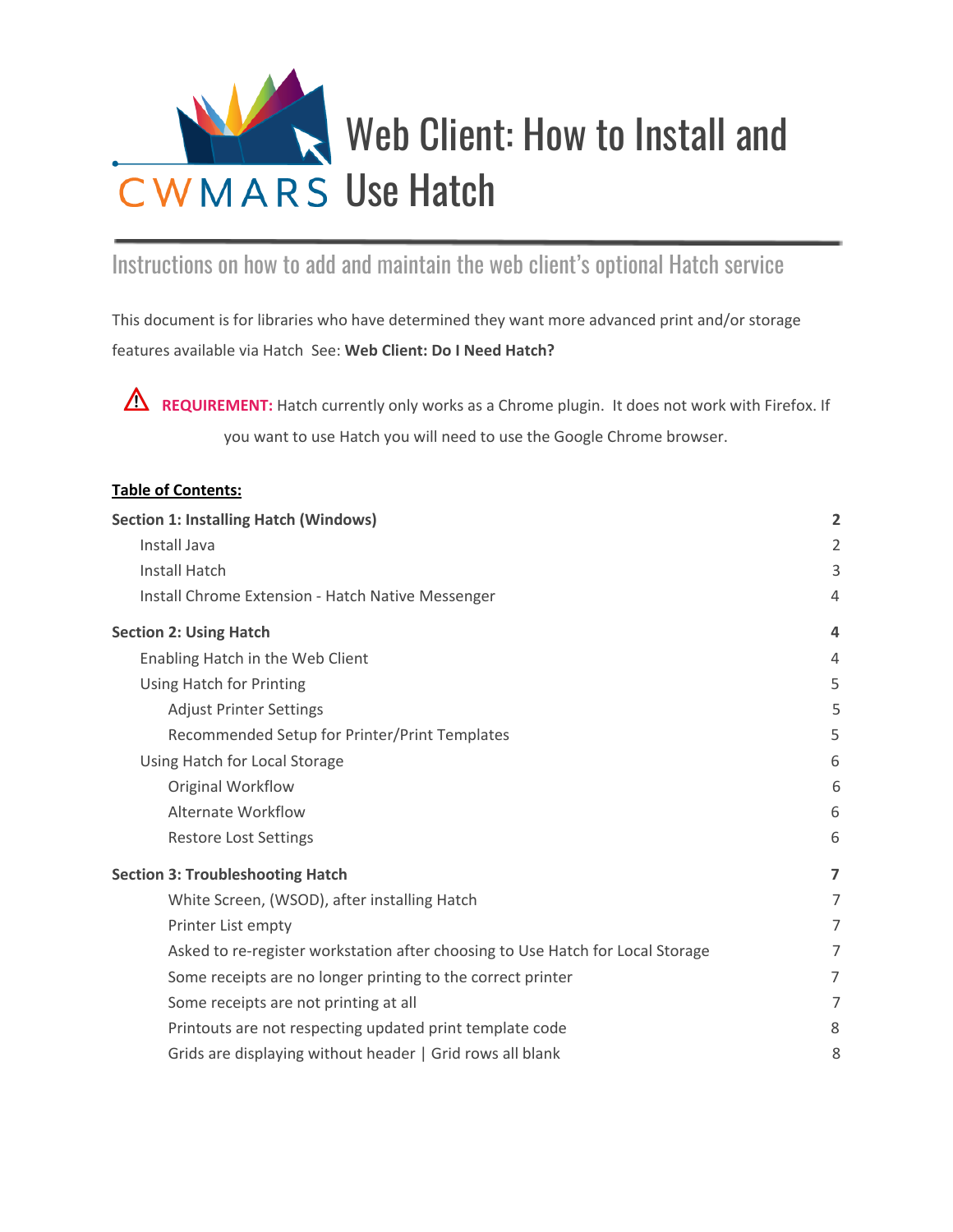# <span id="page-1-0"></span>Section 1: Installing Hatch (Windows)

The first section of this document walks you through the installation of all three pieces of software needed for Hatch. Please be sure to follow the instructions carefully and install the programs in order.

## <span id="page-1-1"></span>**Install Java**

First download and install Java JRE [version](http://www.oracle.com/technetwork/java/javase/downloads/jre8-downloads-2133155.html) 1.8 or higher, (Java Runtime Environment):

- 1. Confirm the system type of the Windows machine, (i.e. x64 or x86). If you are not sure…
	- In Windows 10, right click the *Start* icon and choose System. Under Device Specifications, look for System Type.

System type 64-bit operating system, x64-based processor

○ For other versions of Windows as well as Windows 10, this information can also be found by going to Control Panel>System and Security>System.

System type: 64-bit Operating System, x64-based processor

- 2. Click the link above to be taken to the download page for JRE. (You can also click [here\)](http://www.oracle.com/technetwork/java/javase/downloads/jre8-downloads-2133155.html).
- 3. Read and accept the license agreement, (via radio button see orange outline on the image below).
- 4. Select the **.exe** version of JRE that corresponds to your system. For example, if your system is x64, click the windows-x64.exe link to download.

|                                   |                                 | Java SE Runtime Environment 8u171<br>You must accept the Oracle Binary Code License Agreement for Java SE to download this |
|-----------------------------------|---------------------------------|----------------------------------------------------------------------------------------------------------------------------|
|                                   | <b>Accept License Agreement</b> | <b>Decline License Agreement</b>                                                                                           |
| <b>Product / File Description</b> | <b>File Size</b>                | Download                                                                                                                   |
| Linux × 86                        | 64.47 MB                        | Fire-8u171-linux-i586.rpm                                                                                                  |
| Linux × 86                        | 80.38 MB                        | Fire-8u171-linux-i586.tar.gz                                                                                               |
| Linux × 64                        | 61.43 MB                        | $\frac{1}{2}$ ire-8u171-linux-x64.rpm                                                                                      |
| Linux × 64                        | 77.41 MB                        | $\frac{1}{2}$ ire-8u171-linux-x64.tar.gz                                                                                   |
| Mac OS X x64                      | 74.58 MB                        | Fire-8u171-macosx-x64.dmg                                                                                                  |
| Mac OS X x64                      | 66.21 MB                        | Fire-8u171-macosx-x64.tar.gz                                                                                               |
| Solaris SPARC 64-bit              | 52.13 MB                        | Fire-8u171-solaris-sparcv9.tar.gz                                                                                          |
| Solaris x64                       | 50.03 MB                        | +jre-8u171-solaris-x64.tar.gz                                                                                              |
| Mindowe v96 Online                | 1 70 MR                         | Fire_Ru171_windows_i586_iftw.gyp                                                                                           |
| Vindows x86 Offline               | 61.66 MB                        | Fire-8u171-windows-i586.exe                                                                                                |
| windows x8b                       | <b>64 84 MB</b>                 | Tre-80177-Windows-b8b far dz                                                                                               |
| Vindows x64                       | 68.5 MB                         | ₩ire-8u171-windows-x64.exe                                                                                                 |
| <b>WILLIAM WAS SUBJECT</b>        | <b>DX YZ MB</b>                 | <b>CHP-8017-PMINNING-XB418010</b>                                                                                          |

5. Double click on the downloaded program to install. Follow the onscreen instructions.

jre-8u171-window....exe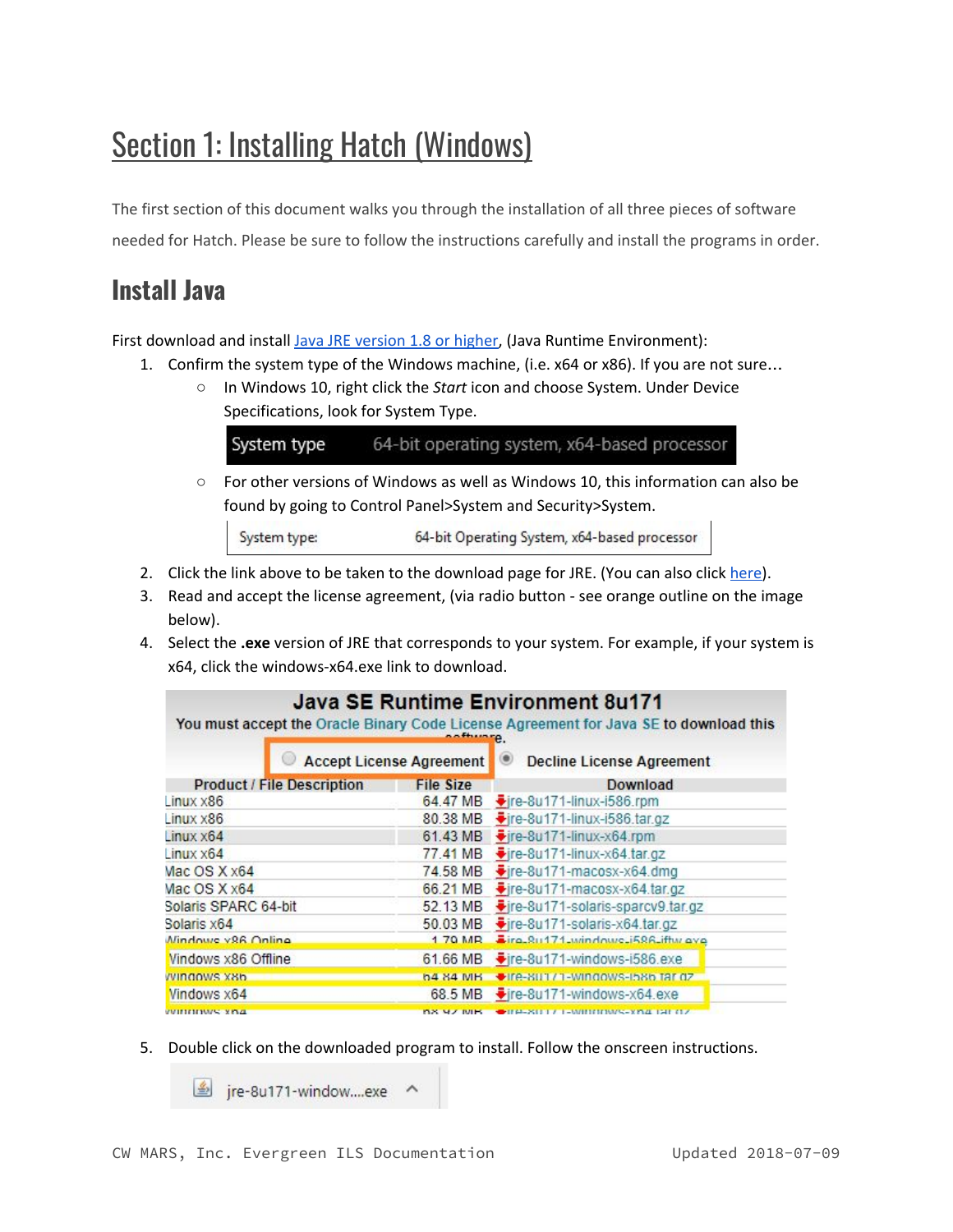## <span id="page-2-0"></span>**Install Hatch**

Next, you will need to install the most up-to-date version of Hatch available on the [Evergreen](https://evergreen-ils.org/egdownloads/) ILS [Downloads](https://evergreen-ils.org/egdownloads/) page.

1. Find and download the Hatch extension using the link above. It is located under **Server Staff Client Downloads**.

|                                         | 3.1 Series                      | 3.0 Serie                   |  |
|-----------------------------------------|---------------------------------|-----------------------------|--|
| <b>Status</b>                           | stable                          | stable                      |  |
| Latest Release                          | 312                             | 308                         |  |
| Release Date                            | 2018-05-27                      | 2018-05-27                  |  |
| Release Notes                           | <b>Release Notes</b>            | <b>Release Notes</b>        |  |
| ChangeLog                               | ChangeLog                       | ChangeLog                   |  |
| Evergreen<br>Installation               | Install Instructions            | <b>Install Instructions</b> |  |
| Upgrading                               | Upgrade Instructions            | Upgrade Instructio          |  |
| OpenSRF Software                        | $3.0.1$ (md5)                   | $3.0.1$ (md5)               |  |
| Server Software                         | Source (md5)                    | Source (md5)                |  |
| Windows Client                          | Staff Client Installer (md5)    | <b>Staff Client Install</b> |  |
| Web Staff Client<br>Extension ("Hatch") | Windows Hatch Installer (0.1.5) | Installation Ins            |  |
| $\lim_{n\to\infty}$ 22 kit Client       | Ctaff Client Dagleson (mdE)     | Ctaff Client Dadra          |  |

#### Server & staff client downloads

2. Double click on the downloaded program to install. Follow the onscreen instructions.



- 3. The Hatch Installer **may** also install the Hatch extension. If it does, you'll see a pop-up in the top right of Chrome. Select to enable the extension.
	- If this step occurs, move on to [Section](#page-3-1) 2: Using Hatch.
	- o If this step does not occur, continue on to Install Chrome [Extension](#page-3-0) to manually add the extension.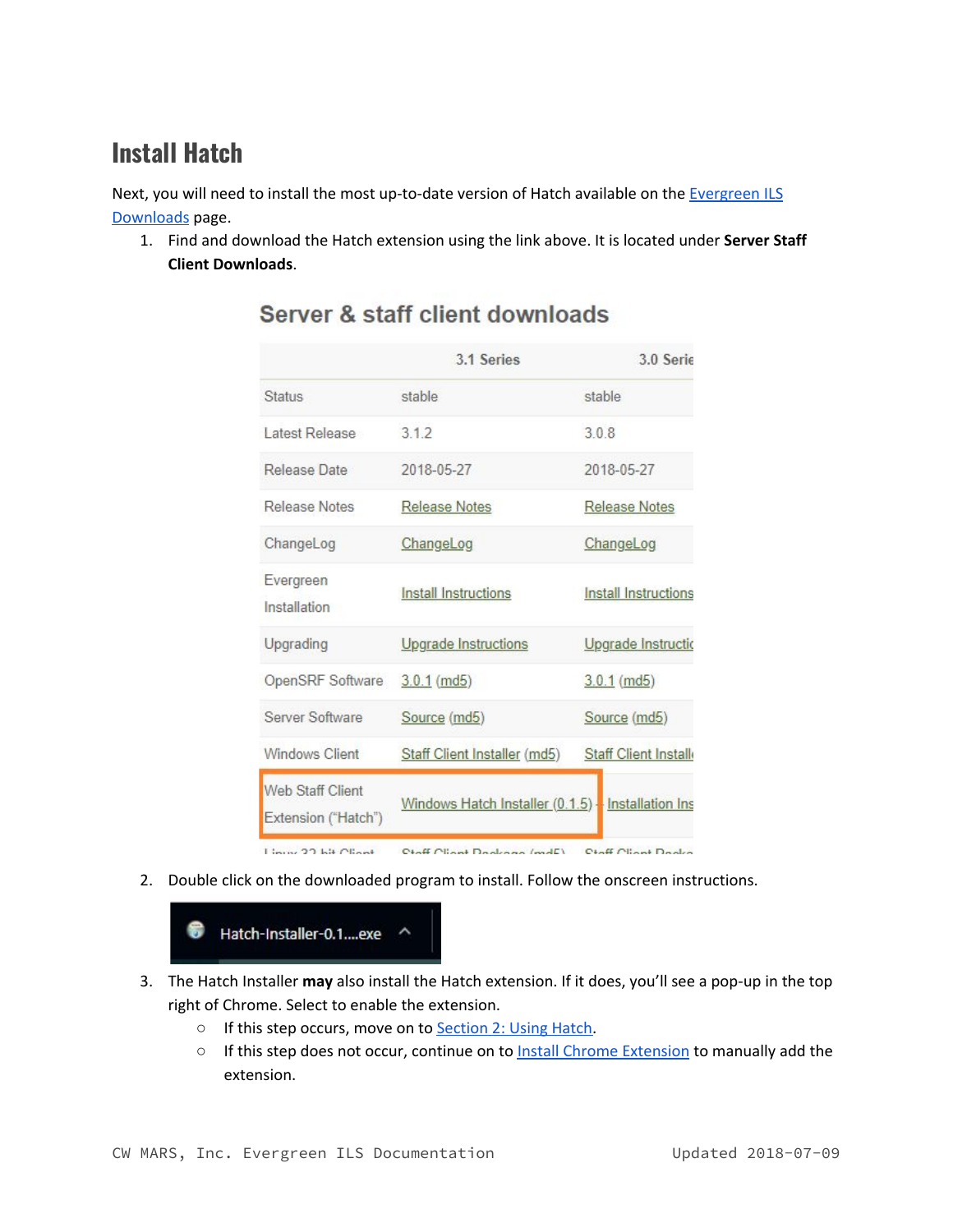## <span id="page-3-0"></span>**Install Chrome Extension - Hatch Native Messenger**

**A** NOTE: If you are using [Chrome](https://docs.google.com/document/d/1G9o0OkBtZZs46ao788vn--CHfEEVeLnpVa0jLPwDUhI/edit?usp=sharing) Profiles, the next step must be performed from the profile you will be using with Evergreen.

The extension **Hatch Native Messenger** needs to be installed from the [Chrome](https://chrome.google.com/webstore/category/extensions) Web Store.

- 1. Click this [link](https://chrome.google.com/webstore/detail/hatch-native-messenger/ppooibdipmklfichpmkcgplfgdplgahl) to be taken to the extension's page on the Chrome Web Store.
- 2. Click **Add to Chrome**.
- 3. Confirm the addition on the pop-up. This will add the extension to the browser/profile.



# <span id="page-3-1"></span>**Section 2: Using Hatch**

## <span id="page-3-2"></span>**Enabling Hatch in the Web Client**

1. In the web client, navigate to Administration>Workstation>Print/Storage Service ("Hatch").

| A | Search $-$ | Circulation -          | Cataloging -                            | Acquisitions -                    | Booking - | Administration -                     |                                      |
|---|------------|------------------------|-----------------------------------------|-----------------------------------|-----------|--------------------------------------|--------------------------------------|
|   |            |                        |                                         | Print / Storage Service ("Hatch") |           |                                      |                                      |
|   |            | Hatch is Available io  |                                         |                                   |           |                                      |                                      |
|   |            | Use Hatch For Printing |                                         |                                   |           |                                      |                                      |
|   |            |                        | Store Local Settings in Hatch           |                                   |           | Copy Local Storage Settings To Hatch | Copy Hatch Settings To Local Storage |
|   |            |                        | Store Offline Transaction Data in Hatch |                                   |           |                                      |                                      |

- 2. Decide if you want to use Hatch for printing, storage or both.
	- Using Hatch for **Printing** allows you to auto-print receipts and slips. It also has the ability to send print jobs to different printers. If either is desired check **Use Hatch for Printing**. Note that printing requires additional setup; see Using Hatch for [Printing](#page-4-0) below.
	- Using Hatch to **Store Local Settings** will keep a backup of your column configurations, workstation preferences, and print templates if they are ever lost. There are two ways to use this feature. Do NOT check this setting at this point. First see: Using [Hatch](#page-5-1) for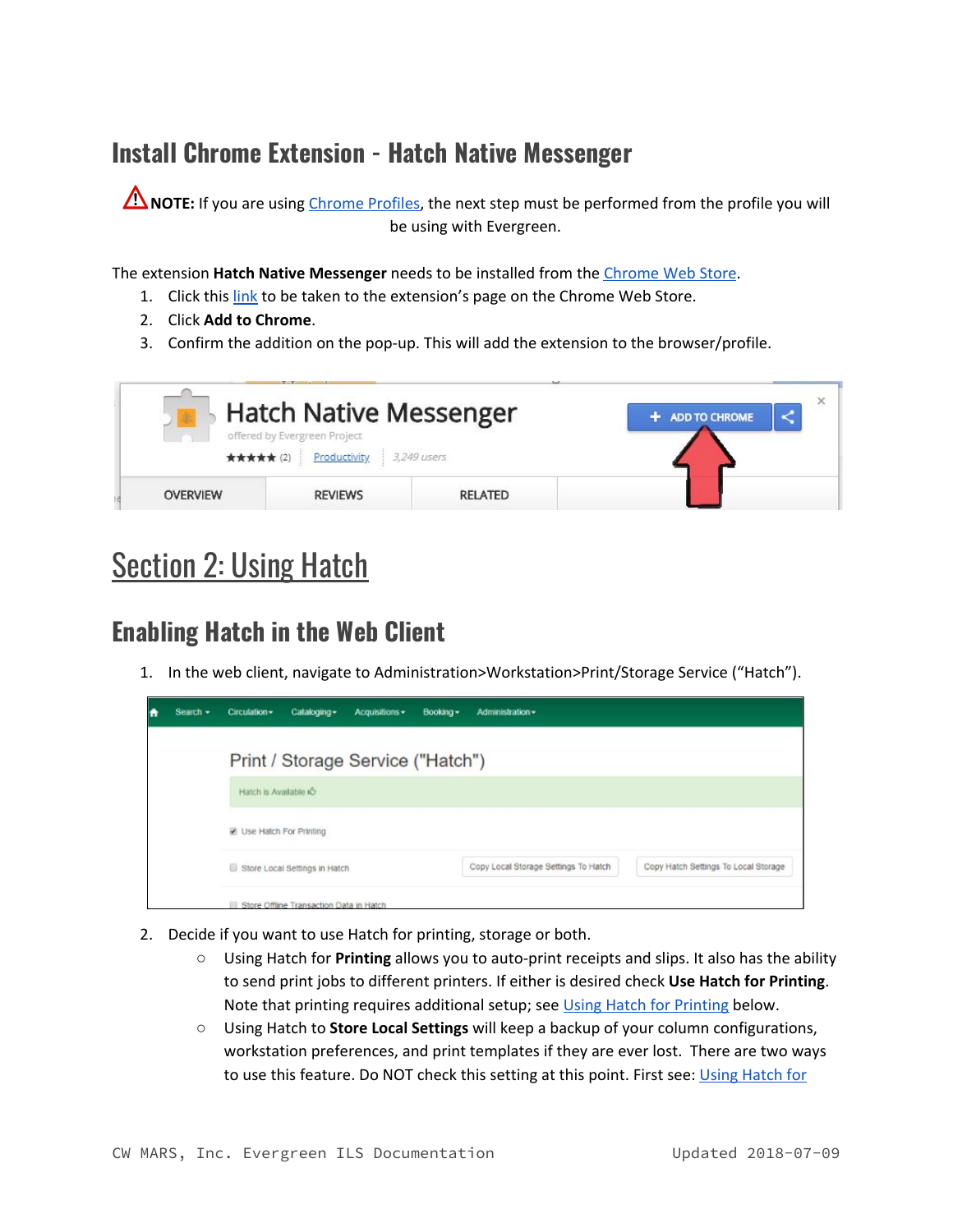#### Local [Storage](#page-5-1) - Original [Workflow](#page-5-1) or Using Hatch for Local Storage - Alternate [Workflow](#page-5-2) below.

## <span id="page-4-0"></span>**Using Hatch for Printing**

Follow these steps to use Hatch for Printing.

## <span id="page-4-1"></span>**Adjust Printer Settings**

- 1. Make sure you've [enabled](#page-3-2) the [setting](#page-3-2) to use Hatch for Printing.
- 2. Navigate to Administration> Workstation>Printer Settings.
- 3. The "Select Printer" dropdown should show your printer(s). If it does not, see [Printer](#page-6-2) List Empty under Section 3: [Troubleshooting](#page-6-0) [Hatch](#page-6-0).
- 4. Adjust attributes as desired. A screenshot and recommended setup follows.

## <span id="page-4-2"></span>**Recommended Setup for Printer/Print Templates**

- 5. Set the printer on the **Default** tab to your "normal" printer. Click Apply Changes. Most of the time, no other changes are needed.
- 6. Go to the **Receipt** tab. Set this printer to your receipt printer.
- 7. Set Margins to manual and adjust all of them to 0, (as displayed in the screenshot above).
- 8. Click **Apply Changes**.
- 9. Navigate to Administration>Workstation>Print Templates.
- 10. For each template you want sent to the receipt printer, pull up the template, and set the *Force Printer Context* to **Receipt**. After each change, click **Save Locally**. Repeat this process for each receipt template. Note that templates set to *Default* or left as blank will automatically be sent to the printer set in the **Default** tab of Printer Settings.

| <b>Template Name</b> |  | <b>v</b> Force Printer Context | Receipt | Reset to Default | Save Locally |
|----------------------|--|--------------------------------|---------|------------------|--------------|
|                      |  |                                |         |                  |              |

| Default<br>Receipt       | Label                         | Mail Offline           |                    |                      |  |
|--------------------------|-------------------------------|------------------------|--------------------|----------------------|--|
| Select Printer *         | Star TSP100 Tear Bar (TSP113) |                        | <b>Reset Form</b>  | <b>Apply Changes</b> |  |
| <b>Print Color</b>       |                               | v                      |                    | Default: MONOCHROME  |  |
| Paper Source             |                               | v                      | Default: Automatic |                      |  |
| Paper Type               |                               | ۳                      |                    | Default: Letter      |  |
| Page Orientation         |                               | v                      | Default: PORTRAIT  |                      |  |
| Collation                |                               | Default: COLLATED<br>۳ |                    |                      |  |
| <b>Print Quality</b>     |                               | v                      | Default: NORMAL    |                      |  |
| <b>Print Sides</b>       |                               | v                      | Default: ONE SIDED |                      |  |
| <b>Number of Copies</b>  |                               |                        | Default: 1         |                      |  |
| <b>Automatic Margins</b> |                               |                        | Default: DEFAULT   |                      |  |
| <b>Manual Margins</b>    | Left<br>0                     | Top                    | 0                  |                      |  |
|                          | Right<br>0                    | Bottom                 | O                  |                      |  |
| Page Ranges              | All Pages <sup>®</sup>        |                        | Page Range ©       |                      |  |
|                          | Start                         | End                    |                    |                      |  |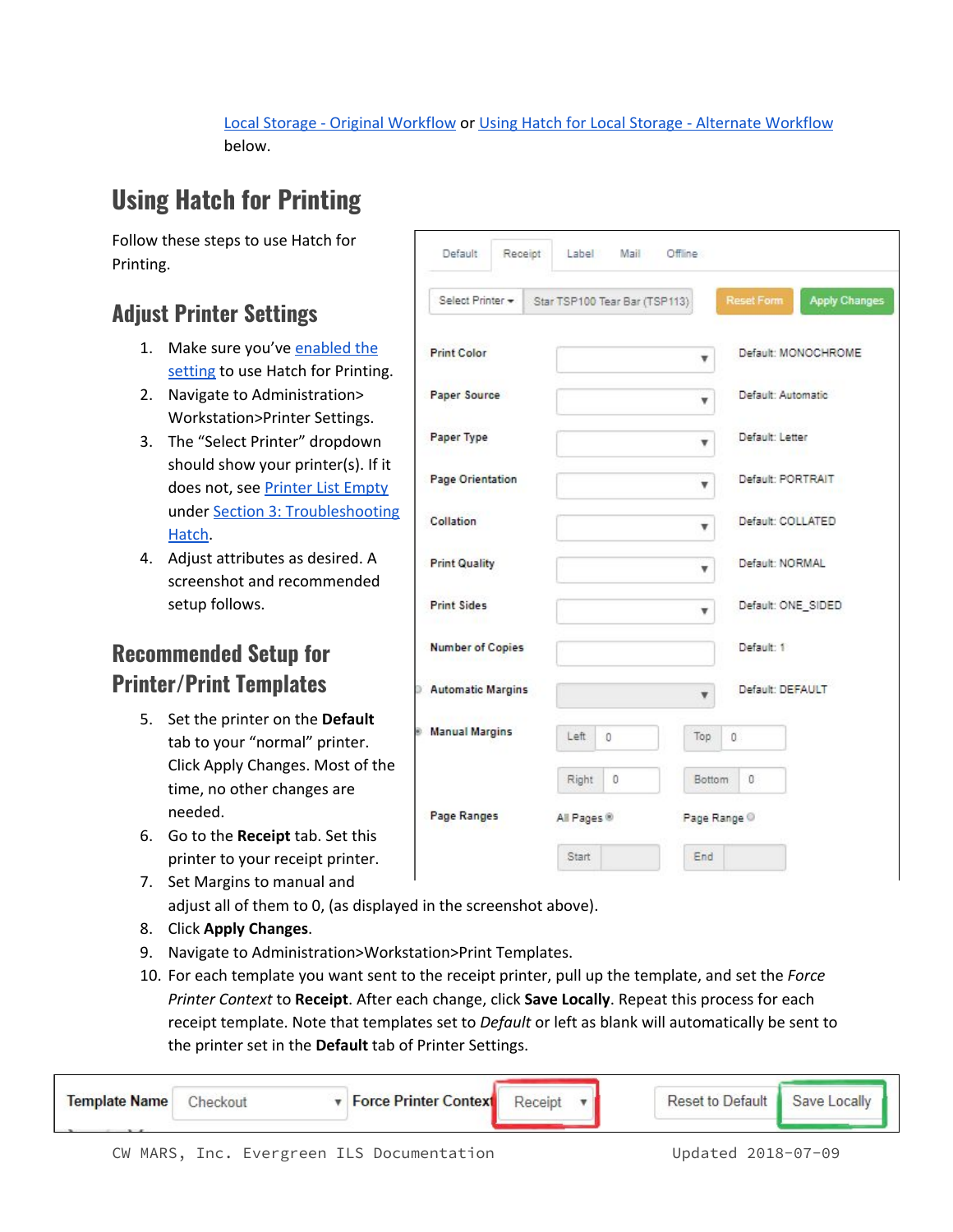## <span id="page-5-0"></span>**Using Hatch for Local Storage**

#### <span id="page-5-1"></span>**Original Workflow**

- 1. Under Administration>Workstation>Print/Storage Service ("Hatch"), check to **Store Local Settings in Hatch**. Click **Copy Local Storage Settings to Hatch**; this step is important as it ensures Hatch stores any changes you've made up to this point, (i.e. your registered workstation).
- 2. Hatch should automatically store settings as they are changed.

#### <span id="page-5-2"></span>**Alternate Workflow**

Some libraries have reported issues with [settings/preferences](#page-6-0) not being respected using the steps outlined above. The steps below outline an alternative to the normal workflow that will help prevent preferences from becoming stuck.

There is a way to manually update the settings stored in Hatch so that you can restore them if your local settings are ever lost. The benefit of this is that Evergreen will only have to look at one set of preferences, thus preventing "stuck" preferences. The downside is that you have to periodically update the files stored in Hatch to ensure up-to-date settings are restored if ever lost.

- 1. Under Administration>Workstation>Print/Storage Service ("Hatch"), do NOT check to **Store Local Settings in Hatch**. Instead, simply click **Copy Local Storage Settings to Hatch**; this step is important as it ensures Hatch stores any changes you've made up to this point, (i.e. your registered workstation).
- 2. Click **Copy Hatch Settings to Local Storage**.
- 3. Periodically return to Administration>Workstation>Print/Storage Service ("Hatch") and choose to **Copy Local Storage Settings to Hatch** to keep the Hatch file up-to-date.

#### <span id="page-5-3"></span>**Restore Lost Settings**

If your cookies are ever deleted or your settings become lost or corrupted, Hatch allows you to restore the settings you stored.

- 1. After losing your settings, the next time you access the web client, you may be prompted to re-register the workstation. Go ahead and register the workstation. Note that a Local System Administrator is needed for this step.
- 2. Next, go to Administration>Workstation>Print/Storage Service ("[Hatch](#page-4-0)"); ( check Use Hatch for [Printing](#page-4-0) if desired).
	- If using the **Original [Workflow](#page-5-1)** described above, check to Store Local Settings in Hatch. You are all set. Your settings should be back the next time you log into the web client
	- If using the **Alternate [Workflow](#page-5-2)** described above, do NOT check Store Local Settings in Hatch, instead select **Copy Hatch Settings to Local Storage** to bring back your saved settings.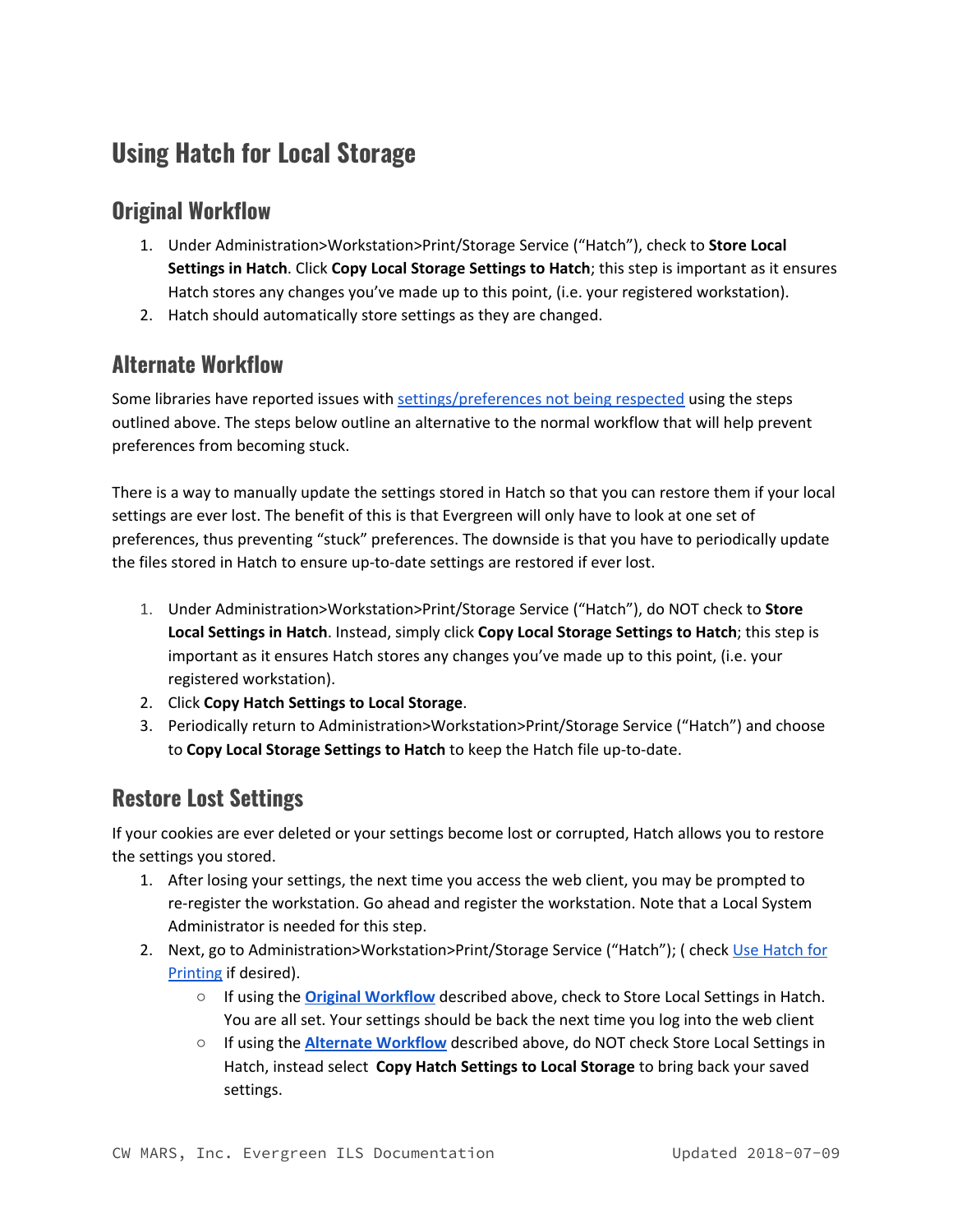# <span id="page-6-0"></span>**Section 3: Troubleshooting Hatch**

## <span id="page-6-1"></span>**White Screen, (WSOD), after installing Hatch**

First try restarting the computer and then accessing the web client. In some cases, this fixed the white screen issue. If that does not work, restart your computer and check again. If neither of those help, there is a chance there was a problem with the installation. Uninstall all versions of JRE and Hatch on the computer and remove the Hatch extension from the browser. Restart the computer and use the Installation instructions in this document to reinstall all three components, (see [Section](#page-1-0) 1).

### <span id="page-6-2"></span>**Printer List empty**

If the printer list dropdown in Administration>Workstation>Printer Settings is empty, first try exiting the browser and returning. If that does not work, restart your computer and check again. If neither of those help, there is a chance there was a problem with the installation. Uninstall all versions of JRE and Hatch on the computer and remove the Hatch extension from the browser. Restart the computer and use the Installation instructions in this document to reinstall all three components, (see [Section](#page-1-0) 1).

#### <span id="page-6-3"></span>**Asked to re-register workstation after choosing to Use Hatch for Local Storage**

This can happen if **Copy Local Storage Settings to Hatch** is NOT selected after checking to use *Hatch for Local Storage*. There is a chance you can bring back your "lost" workstation and other settings. First disable the Hatch Extension. Exit out of the browser and return. Did you old workstation and settings come back?

- If so, you may be able to save them. From Administration>Workstation>Print/Storage Service ("Hatch"), uncheck Store Local Settings in Hatch. Next re-enable the extension; (be sure to do this with at least one web client tab open). Check to Store Local Settings in Hatch and click **Copy Local Settings to Hatch**. Your old settings should now be saved.
- If they did not come back, unfortunately they are lost. Re-enable the extension and Re-register the workstation. Follow the steps in **[Section](#page-3-1) 2: Using Hatch** to set up Hatch again.

#### <span id="page-6-4"></span>**Some receipts are no longer printing to the correct printer**

This is most likely due to a "stuck" preference. Please see the **Fixing Stuck Preference** document for help.

If you are still having trouble, try the **Alternate [Workflow](#page-5-2)** above for Using Hatch.